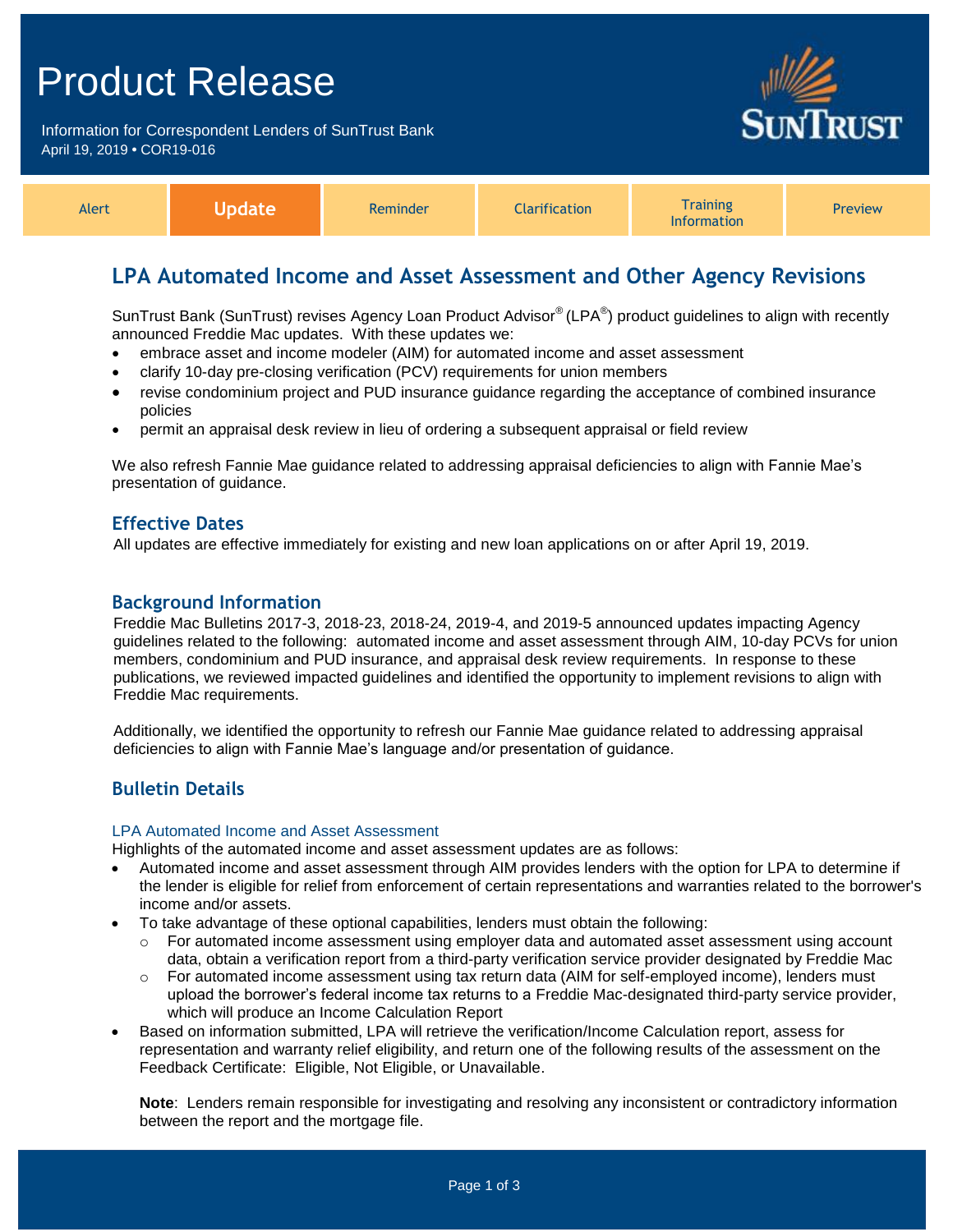# Product Release

Information for Correspondent Lenders of SunTrust Bank April 19, 2019 **•** COR19-016



## **Bulletin Details, continued**

#### LPA Automated Income and Asset Assessment, continued

- The following income sources are eligible for automated income assessment:
	- o Automated Income Assessment Using Employer Data
		- Base non-fluctuating employment earnings and fluctuating hourly employment earnings
		- Overtime income
		- **Bonus income**
		- Commission income
	- o Automated Income Assessment Using Tax Return Data (AIM for self-employed income)
		- Sole proprietorships reported on Internal Revenue Service (IRS) Schedule C
		- S corporations reported on IRS Form 1120S (including compensation of officers reported on IRS Form W-2), IRS Form 8825, and IRS Schedule K-1 (Form 1120S)
		- Partnerships reported on IRS Form 1065, IRS Form 8825, and IRS Schedule K-1 (Form 1065)
- The following depository accounts are eligible for automated asset assessment using account data:
	- o Checking accounts
	- o Savings accounts
	- o Money market accounts
	- $\circ$  Borrower's business checking, savings, and/or money market accounts (when certain requirements are met)

#### Other Guideline Revisions

For LPA loans, we align with Freddie Mac by:

- Clarifying employment verification guidance for union members to allow the union (rather than the employer) to provide the 10-day PCV for a union member who is currently employed
- Expanding condominium project and PUD insurance requirements to accept a master or blanket insurance policy that combines insurance coverage for multiple unaffiliated condominium projects or PUDs, subject to additional requirements, including:
	- $\circ$  Each covered project must have a dedicated policy limit and a specific dedicated deductible
	- o The policy must state clearly that each association is a named insured
- Permitting an appraisal desk review in lieu of ordering a subsequent appraisal or field review. The lender must use Form 1033, *One-Unit Residential Appraisal Desk Review Report*, when obtaining an appraisal desk review report.

For non-AUS and Desktop Underwriter® (DU®) loans, we refresh guidance related to addressing appraisal deficiencies to align with Fannie Mae's language and/or presentation of guidance.

#### Before and After Matrix

[Click here](http://www.truistsellerguide.com/manual/cor/products/Cr19-016BA.pdf) to see the before and after matrix that provides a detailed overview of all updates.

Revised Materials

Click [Appraisal Guidelines](https://www.truistsellerguide.com/Manual/cor/general/1.07Appraisals.pdf) and [Agency Loan Programs](https://www.truistsellerguide.com/manual/cor/products/CAgency.pdf) to review the revised product materials.

## **Former Guidelines**

See the before and after matrix provided in the Bulletin Details section of this bulletin to access the former guidelines.